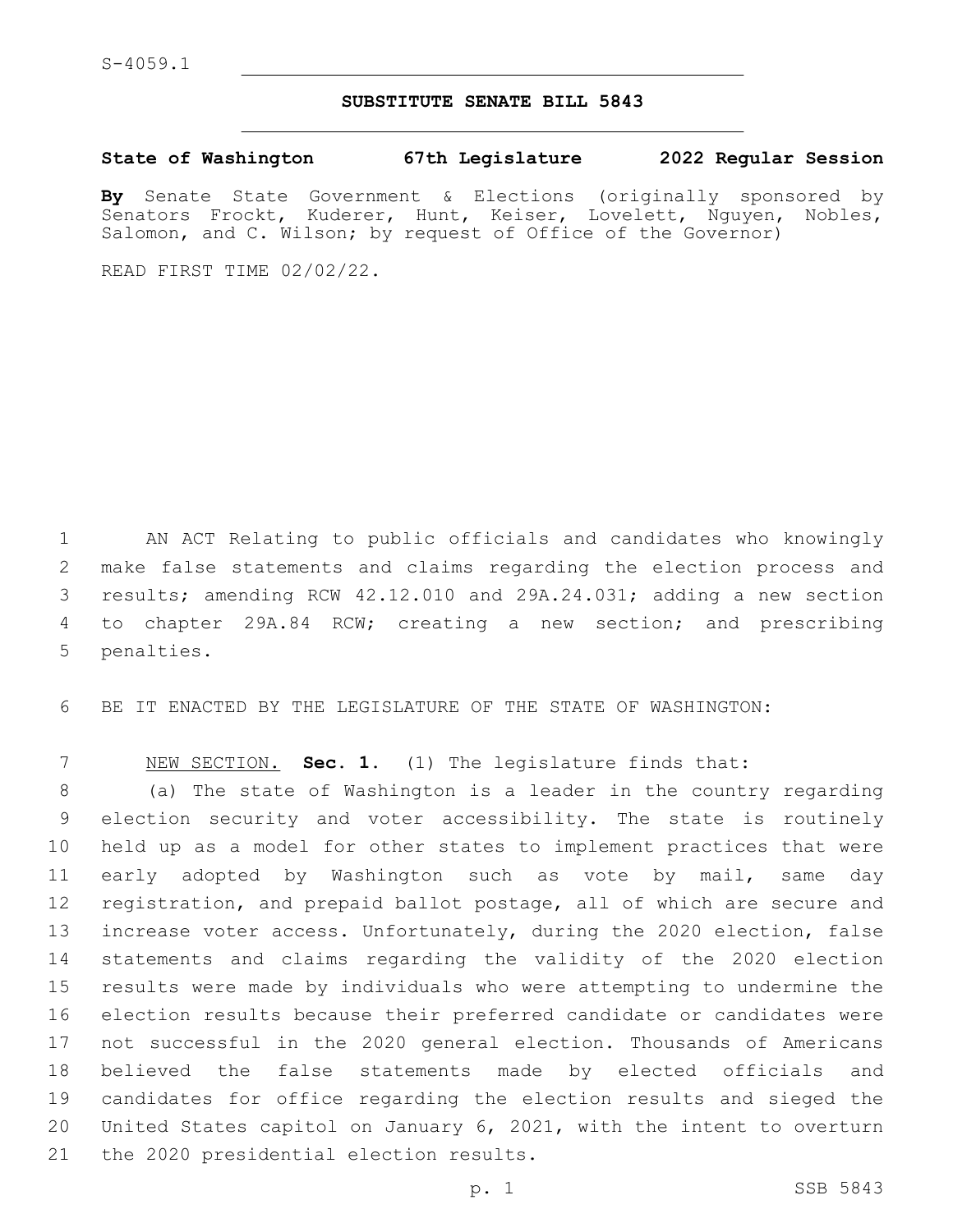(b) False statements or claims about our election system and its results are damaging, and such claims are even more damaging when elected officials and candidates for public office make them. In the aftermath of the events of January 6, 2021, false statements about the 2020 general election resulted in imminent lawlessness that included five deaths, hundreds of injuries including injuries to at least 137 law enforcement officers, and over \$30 million in damage to the United States capitol. Washington state witnessed similar disorder, though on a lesser scale, including violence at the capitol and invasion of the governor's executive residence.

 (c) The United States supreme court has ruled that while content- based restrictions on expression are presumptively unconstitutional, some categories of speech—including incitement and defamation—fall outside the protection of the speech clause. For example, with respect to incitement, the United States supreme court has ruled that states have the power to restrict speech that is directed to inciting or that produces imminent lawless action (*Brandenburg v. Ohio*). With respect to defamation of public figures, the supreme court has protected political debate by grafting constitutional protections onto the common law, including a requirement that the statements were made knowingly or with reckless disregard of their falsity.

 (d) For other regulations based on content, the government generally bears the high burden of showing that the restrictions on speech are constitutional, but may meet this burden by demonstrating 25 that the restriction is necessary to achieve a compelling interest, that there is a direct causal link between the restriction imposed and the injury to be prevented, and that the restriction is narrowly crafted (*Brown v. Entertainment Merchants*).28

 (e) The United States supreme court held in *United States v. Alvarez* that even verifiably false statements are not wholly outside the protections of the First Amendment. However, numerous laws prohibit false statements without offending the First Amendment, including laws prohibiting defamation, fraud, and perjury. *Alvarez*  held that the law may not punish falsehoods solely on the basis that the statements are verifiably false, but indicates that laws which penalize falsehoods may survive constitutional scrutiny if the falsehoods harm others or unjustifiably benefit the speaker.

 (f) Some restrictions on knowing falsehoods, like criminal sanctions imposed for committing perjury in a court of law, are necessary to protect the integrity of the judicial system. Integrity

p. 2 SSB 5843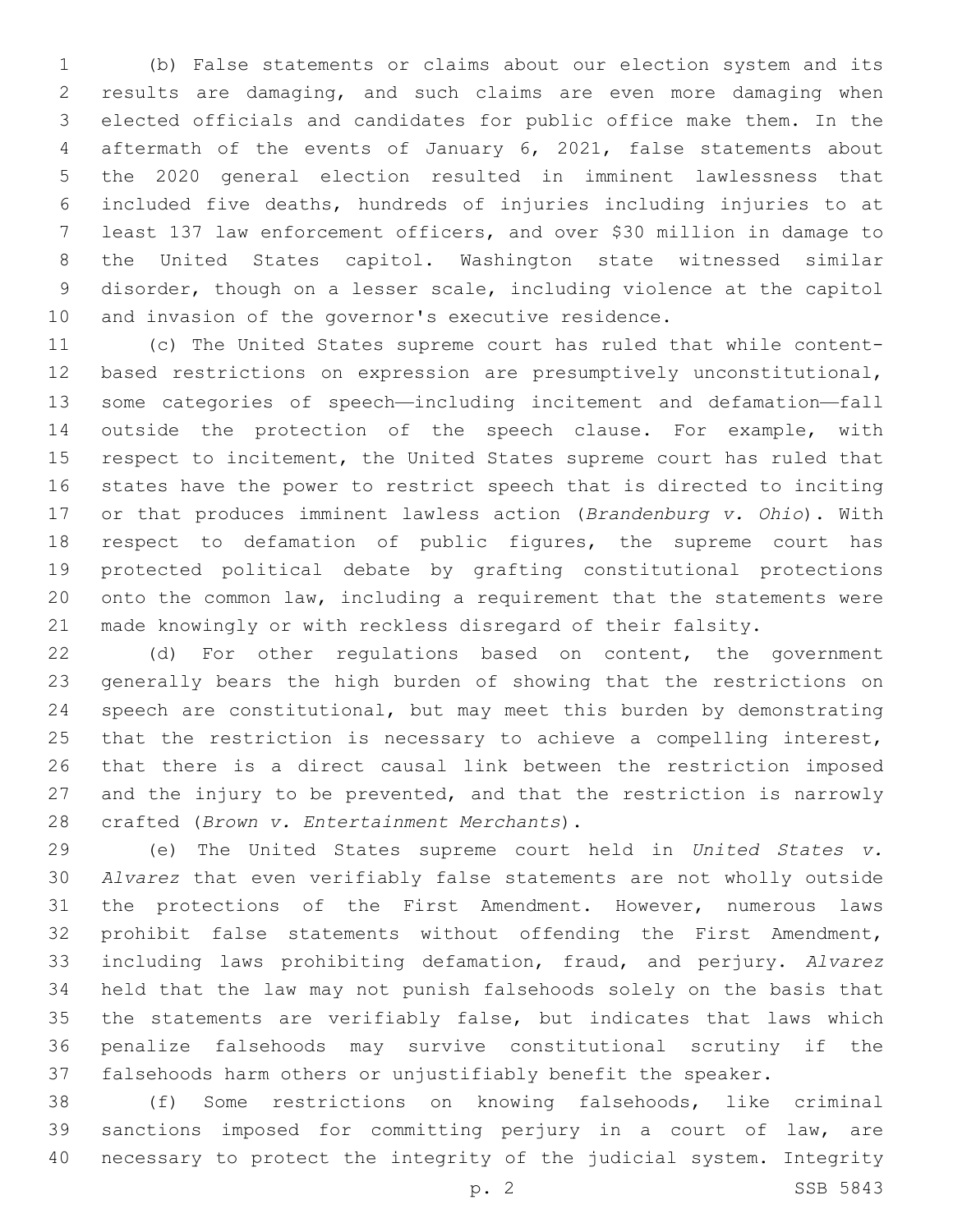of the judicial system is also at stake when public officials and those who have failed to prevail in an election continue to contest election results even after courts have issued final judgments affirming those results and all appeals have been exhausted.

 (g) Beyond the issue of judicial integrity, the integrity of democracy itself is at stake today. The damage inflicted by those who knowingly make false statements directed at undermining the integrity 8 of our elections, the very foundation of our democracy, is 9 incalculable.

 (2) It is the intent of the legislature to hold elected officials and those that seek to hold an elected position who have taken an oath to uphold the Constitutions and laws of the United States and the state of Washington accountable for knowingly bringing forward false statements or claims with the purpose of casting doubt on one 15 of our most sacred institutions.

 NEW SECTION. **Sec. 2.** A new section is added to chapter 29A.84 17 RCW to read as follows:

 (1) Any elected official or candidate who has filed for public office under chapter 29A.24 RCW and who thereafter knowingly, recklessly, or maliciously makes false statements or claims related to any pending or completed and certified election conducted in the state, regarding the legitimacy or integrity of the election process or election results, is guilty of a gross misdemeanor punishable under RCW 9A.20.021 if those false statements or claims:

 (a) Are intended to incite or produce imminent lawless action and do incite or produce such action resulting in harm to a person or to 27 property;

 (b) Are made for the purpose of undermining the election process 29 or the election results; or

 (c) Falsely claim entitlement to an office that an elected official or candidate did not win after any lawful challenge made pursuant to this title is completed and the election results are certified.33

34 (2) For the purpose of this section:

 (a) "False statements or claims" are not dependent upon, or limited to, the use of any specific words or phrases. Instead, the totality of the statements or claims must be examined to determine if a reasonable person would believe that the candidate or elected official intended listeners to believe the falsehood.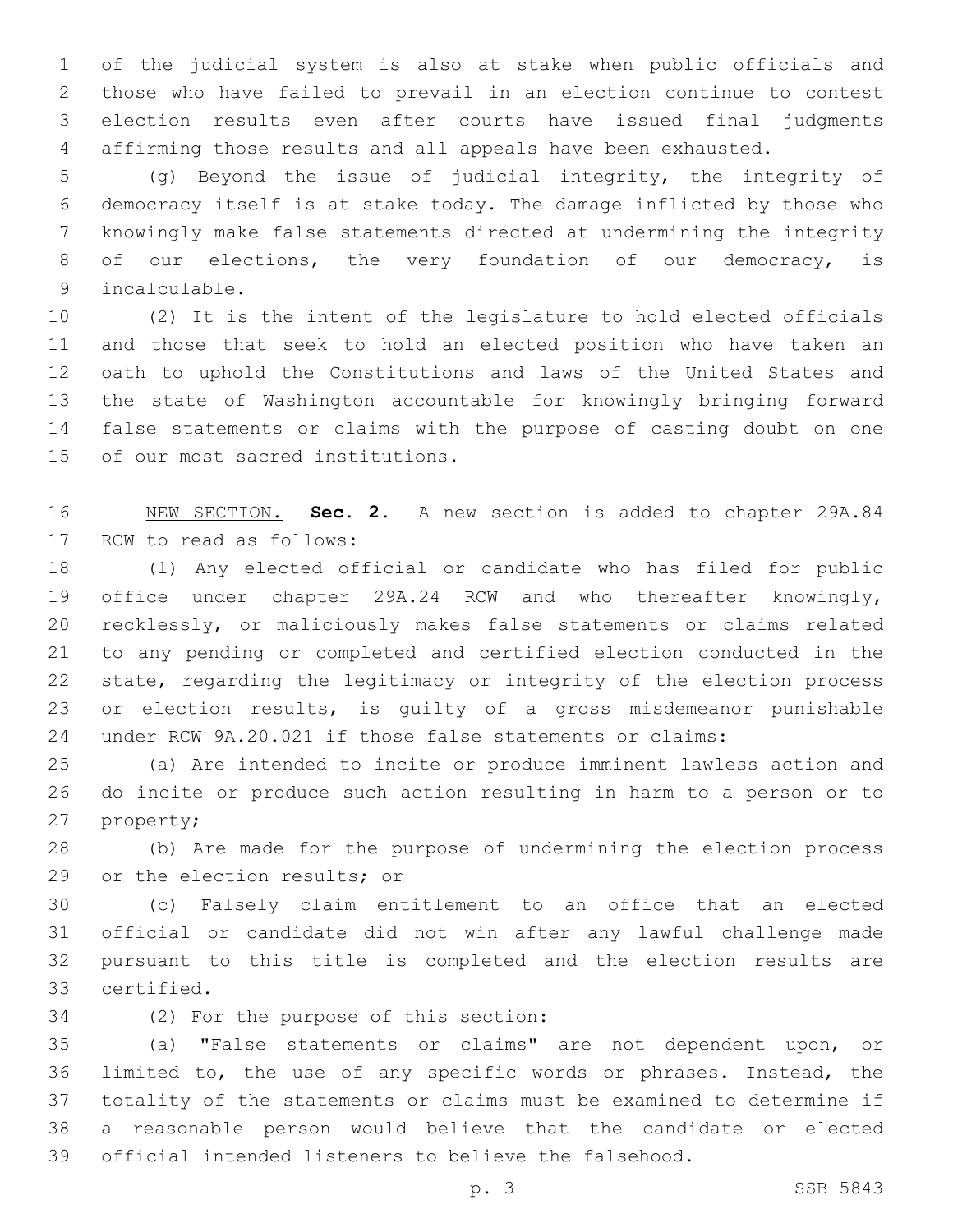(b) "Knowingly makes false statements or claims" means false statements or claims that are publicly made by an elected official or candidate who is aware of facts or circumstances that would lead a reasonable person in the same situation to believe that the 5 statements or claims are not true.

 (c) "Maliciously makes false statements or claims" means false statements or claims that are publicly made by an elected official or candidate with malice, as defined in RCW 9A.04.110.

 (d) "Recklessly makes false statements or claims" means false statements or claims that are publicly made by an elected official or candidate when he or she knows of and disregards a substantial risk that a wrongful act may occur and his or her disregard of such substantial risk is a gross deviation from conduct that a reasonable person would exercise in the same situation, as defined in RCW 15 9A.08.010.

 (e) "Undermining the election process or election results" means the elected official or candidate intended to deceive the public by knowingly making false statements or claims regarding: (i) The accuracy of voting systems, voting and canvassing equipment, or election practices and procedures; (ii) the official conduct or actions of election officials and their staff; (iii) the legitimacy of votes cast in an election; or (iv) any other similar false statements or claims regarding the integrity, accuracy, or lawfulness of any election process or the certified results of any election conducted in the state. "Undermining the election process or election results" does not include any lawful challenge made pursuant to this 27 title.

 (3) Nothing in this section shall be deemed to prohibit any person from asserting claims regarding election results in actions before any court of this state or the United States.

 **Sec. 3.** RCW 42.12.010 and 1994 c 223 s 2 are each amended to 32 read as follows:

 Every elective office shall become vacant on the happening of any 34 of the following events:

35 (1) The death of the incumbent;

 (2) His or her resignation. A vacancy caused by resignation shall 37 be deemed to occur upon the effective date of the resignation;

38 (3) His or her removal;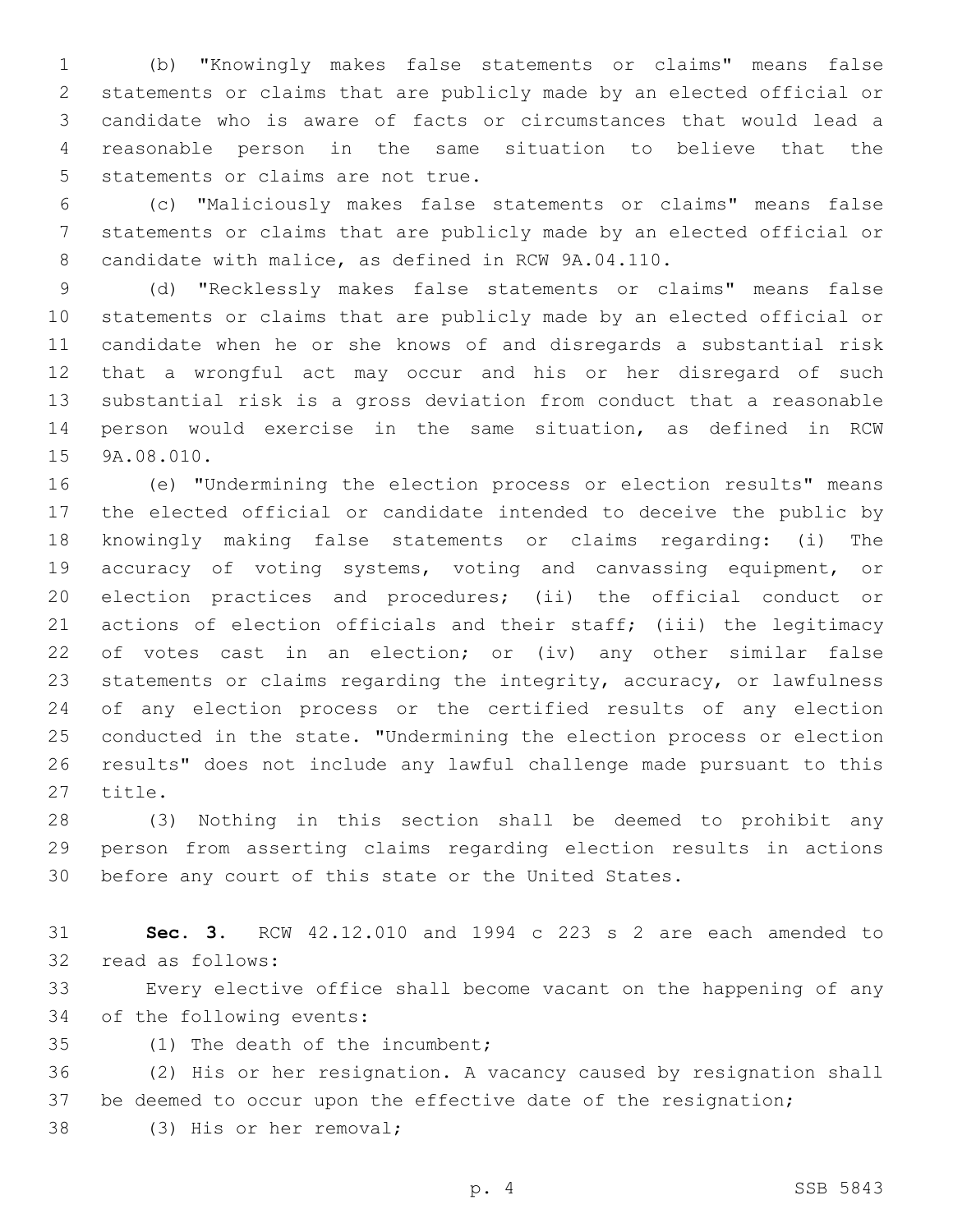(4) Except as provided in RCW 3.46.067 and 3.50.057, his or her ceasing to be a legally registered voter of the district, county, city, town, or other municipal or quasi municipal corporation from which he or she shall have been elected or appointed, including where applicable the council district, commissioner district, or ward from which he or she shall have been elected or appointed;

 (5) His or her conviction of a felony, a gross misdemeanor for knowingly making false statements or claims regarding the legitimacy of the election process or of the election results as described in section 2 of this act, or of any offense involving a violation of his 11 or her official oath, except where removal from office is beyond the 12 power of the state;

 (6) His or her refusal or neglect to take his or her oath of office, or to give or renew his or her official bond, or to deposit 15 such oath or bond within the time prescribed by law;

 (7) The decision of a competent tribunal declaring void his or 17 her election or appointment; or

 (8) Whenever a judgment shall be obtained against that incumbent for breach of the condition of his or her official bond.

 **Sec. 4.** RCW 29A.24.031 and 2013 c 11 s 31 are each amended to 21 read as follows:

 A candidate who desires to have his or her name printed on the ballot for election to an office other than president of the United States, vice president of the United States, or an office for which ownership of property is a prerequisite to voting shall complete and file a declaration of candidacy. The secretary of state shall adopt, by rule, a declaration of candidacy form for the office of precinct committee officer and a separate standard form for candidates for all other offices filing under this chapter. Included on the standard 30 form shall be:

 (1) A place for the candidate to declare that he or she is a registered voter within the jurisdiction of the office for which he or she is filing, and the address at which he or she is registered;

 (2) A place for the candidate to indicate the position for which 35 he or she is filing;

 (3) A place for the candidate to state a party preference, if the 37 office is a partisan office;

 (4) A place for the candidate to indicate the amount of the filing fee accompanying the declaration of candidacy or for the

p. 5 SSB 5843